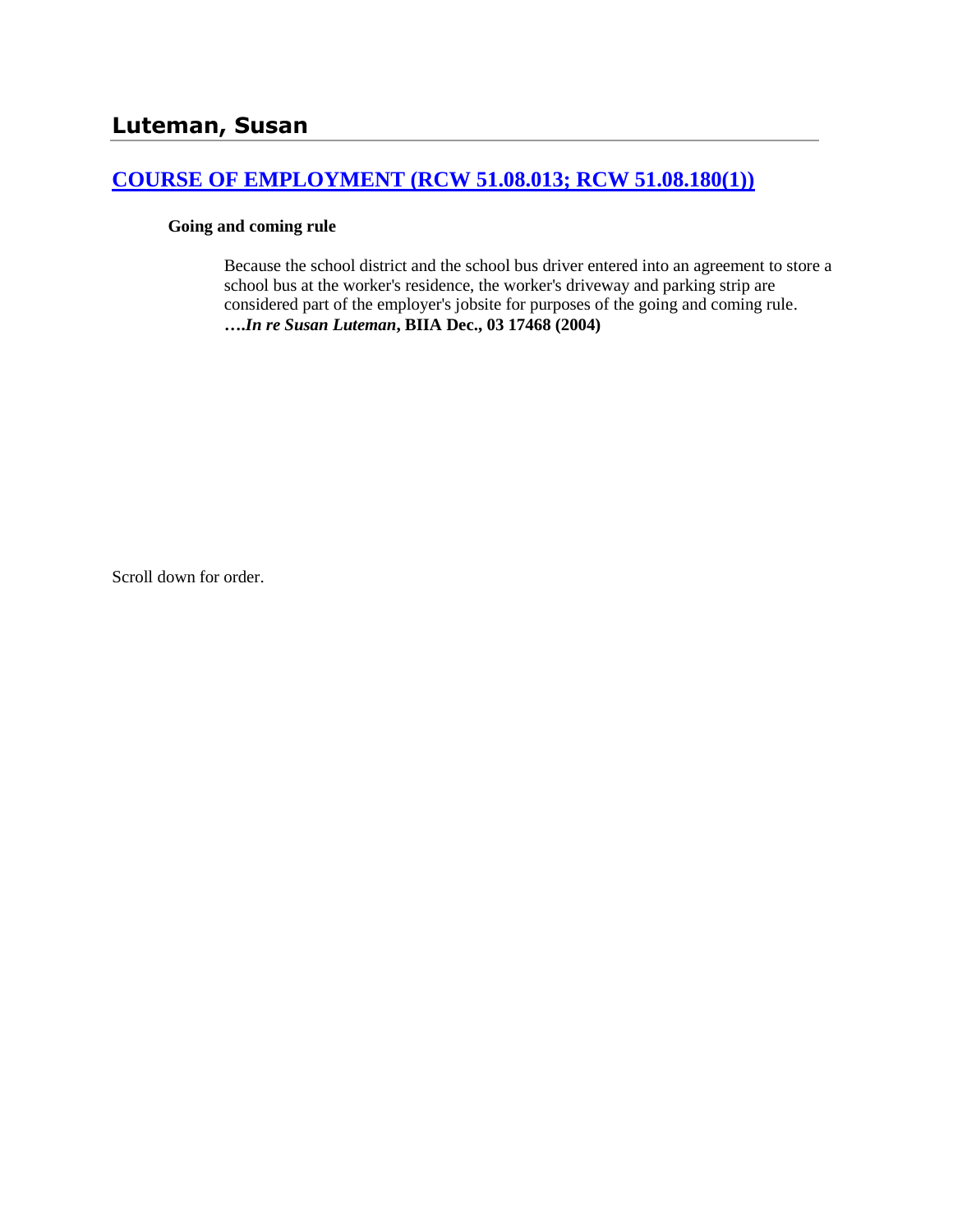# **BEFORE THE BOARD OF INDUSTRIAL INSURANCE APPEALS STATE OF WASHINGTON**

**)**

**IN RE: SUSAN M. LUTEMAN ) DOCKET NO. 03 17468**

**CLAIM NO. W-836174 ) DECISION AND ORDER**

APPEARANCES:

Claimant, Susan M. Luteman, by Rolland, O'Malley, Williams & Wyckoff, P.S., per Wayne L. Williams

Self-Insured Employer, Puyallup School District No. 3, by Thomas G. Hall & Associates, per Joseph A. Albo

Department of Labor and Industries, by The Office of the Attorney General, per Pat L. DeMarco, Assistant

The self-insured employer, Puyallup School District No. 3, filed an appeal with the Board of Industrial Insurance Appeals on July 16, 2003, from an order of the Department of Labor and Industries dated May 19, 2003. In this order, the Department reversed an April 2, 2003 order, and allowed the claim for an injury that occurred on February 12, 2003. The Department order is **AFFIRMED**.

# **DECISION**

Pursuant to RCW 51.52.104 and RCW 51.52.106, this matter is before the Board for review and decision on a timely Petition for Review filed by the claimant to a Proposed Decision and Order issued on February 9, 2004, in which the industrial appeals judge reversed and remanded the order of the Department dated May 19, 2003.

The Board has reviewed the evidentiary rulings in the record of proceedings and finds that no prejudicial error was committed. The rulings are affirmed.

We have granted review because Ms. Luteman was engaged in the course of employment when she fell and suffered a broken leg. There is no dispute regarding the circumstances of the injury or the need for medical treatment. The only question raised by this appeal is whether Ms. Luteman was acting in the course of employment, as that term is defined by RCW 51.08.013(1), when she fell.

1 2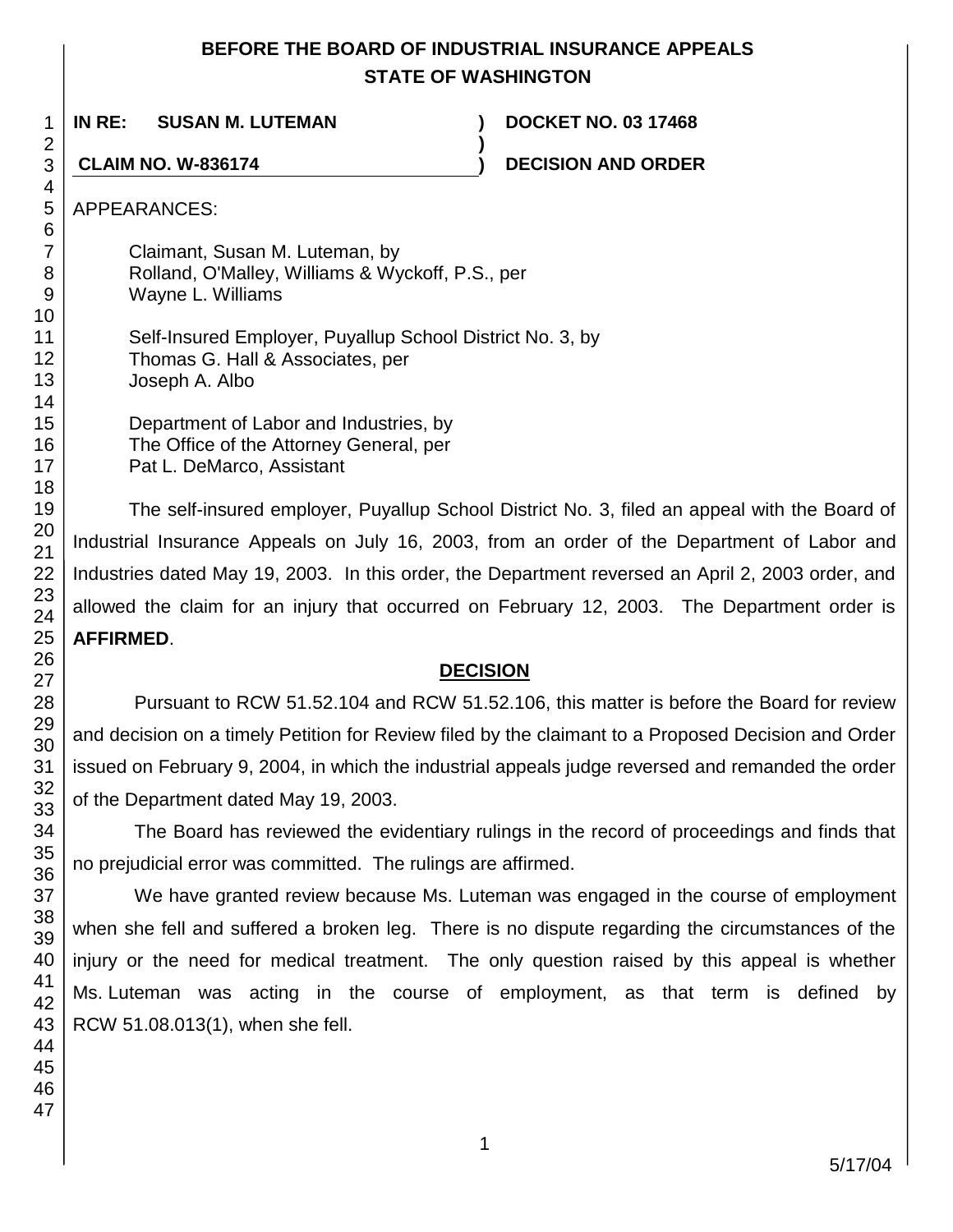The small school bus that Ms. Luteman operated for the Puyallup School District was parked at the front of her home, adjacent to the street, and in the same position as occupied by a truck and trailer in Exhibit Nos. 3 and 4. From the pictures, it appears that the school bus was not parked on the public right-of-way, but rather on a parking strip adjacent to the street. The bus was parked in this position and at that location (near Ms. Luteman's home) with the school district's agreement because there was insufficient room to park the bus at the school district's facility. While a slight benefit was provided to Ms. Luteman by this arrangement, as she avoided a five-minute commute, the principal beneficiary was the school district. The school district secured storage, not otherwise available, for a vehicle that was used only for transportation of students. Ms. Luteman did not use the school bus to commute to work and did not use it as her personal vehicle. In addition, the bus was parked in Ms. Luteman's driveway, between trips during the day, also with the school district's permission.

Because of the nature of the vehicle and the agreement of the school district, we find that the area where the bus was parked, the driveway and the parking strip, became part of the job site. Because Ms. Luteman was in that area at a time immediate to her work time, and when she was injured, she was acting in the course of employment, and her claim must be allowed.

Careful review of the record, the Proposed Decision and Order, the claimant's Petition for Review, the Department's Notice of Joining Claimant's Petition for Review, and the Self-insured Employer's Response to the Petitions for Review, convinces us that the Department order is correct and must be affirmed.

#### **FINDINGS OF FACT**

1. On March 4, 2003, the self-insured employer received an application for benefits, alleging an industrial injury to the claimant on February 12, 2003, during the course of her employment with the Puyallup School District. On April 2, 2003, the Department of Labor and Industries issued an order in which it rejected the claim because there was no proof of a specific injury at a definite time and place in the course of employment and the claimant's condition was not the result of an industrial injury as defined by the industrial insurance laws. On April 11, 2003, the Department received the claimant's protest to the April 2, 2003 order. On May 19, 2003, the Department issued an order in which the Department reversed the April 2, 2003 order and allowed the claim for injury. On July 16, 2003, the Board received the self-insured employer's appeal from the May 19, 2003 order. The claim was assigned Docket No. 03 17468.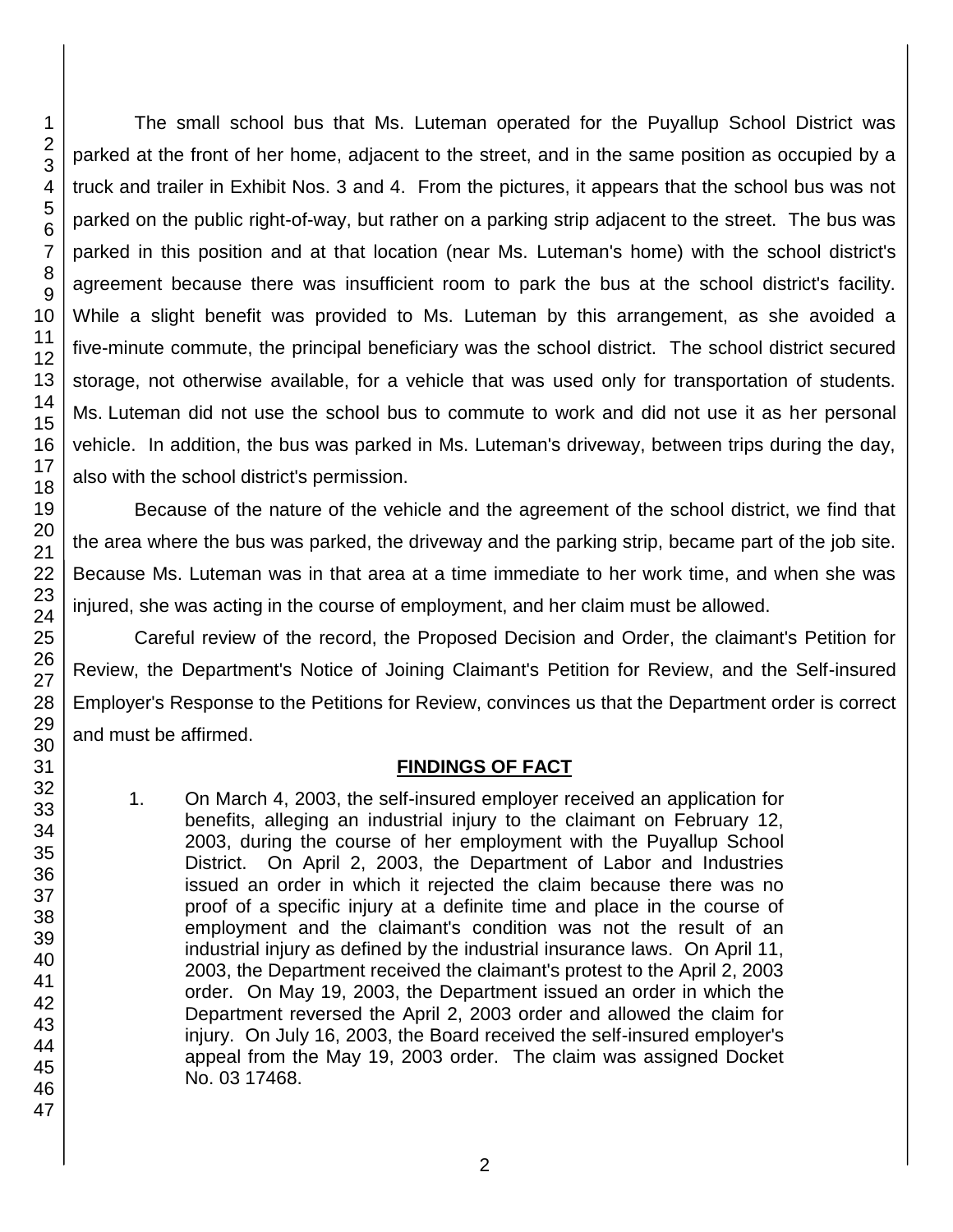- 2. On February 12, 2003, the claimant fell on the driveway of her home and sustained an injury that required her to seek medical treatment.
- 3. At the time of the February 12, 2003 injury, the claimant was walking on the driveway of her home to the school bus parked on the parking strip in front of her home in order to start her workday by performing a "pre-trip" inspection.
- 4. The Puyallup School District employed the claimant to drive a small school bus that was used to transport special needs children. The bus was parked at the claimant's home pursuant to school district approval because insufficient space was available at the school district's bus storage facility.
- 5. The school bus was not used by the claimant to go to or from work or for any other purpose than transporting students except for trips to the school district transportation lot for maintenance or repair.
- 6. The February 12, 2003 injury occurred shortly before 6:50 a.m., the starting time of the claimant's work as she was going to a bus furnished by the Puyallup School District so that she could start her work shift by performing a "pre-trip" inspection.
- 7. By allowing the claimant to park the district's school bus at her home on the parking strip and in the driveway, and by exercising control over the place where the bus was parked and the manner of use of the bus, the employer has made the area where the bus was parked a part of the job site.

## **CONCLUSIONS OF LAW**

- 1. The Board of Industrial Insurance Appeals has jurisdiction over the parties to and the subject matter of this appeal.
- 2. On February 12, 2003, the claimant was acting in the course of her employment, as contemplated by RCW 51.32.010 and RCW 51.08.013(1), with the Puyallup School District when she fell on her driveway and suffered an industrial injury as she was going to work on the job site at a time that was immediate to the actual time of the start of the work day.